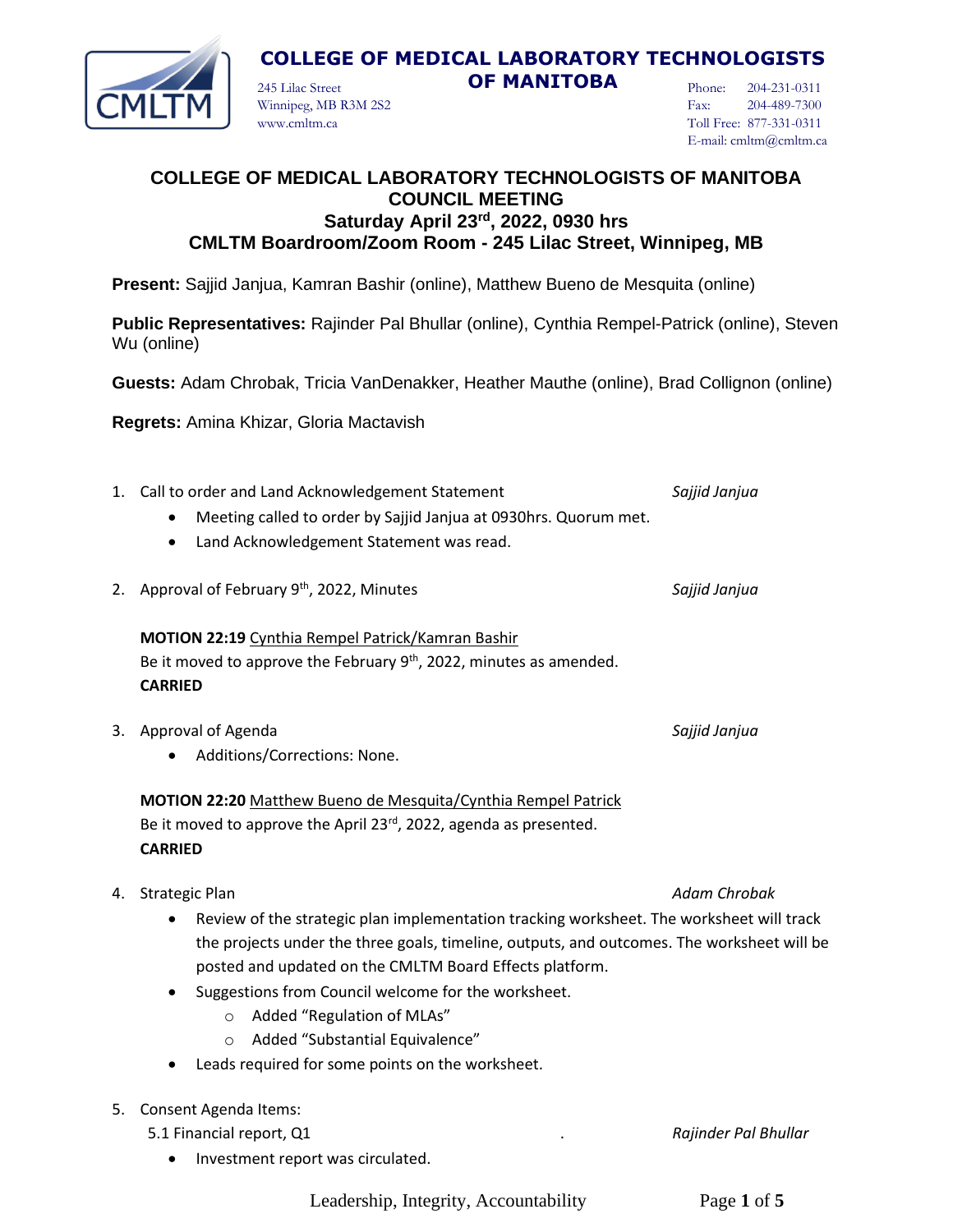

Winnipeg, MB R3M 2S2 www.cmltm.ca

245 Lilac Street **OF MANITOBA**

Phone: 204-231-0311 Fax: 204-489-7300 Toll Free: 877-331-0311 E-mail: cmltm@cmltm.ca

| 5.2 Registrar's report<br>Previously circulated.                                  | Adam Chrobak          |
|-----------------------------------------------------------------------------------|-----------------------|
| 5.3 Board of Assessors report<br>Previously circulated.<br>$\bullet$              | Gloria Mactavish      |
| 5.4 Continuing Competency Committee report<br>Previously circulated.<br>$\bullet$ | <b>Heather Mauthe</b> |
| 5.5 Complaints Committee report<br>No report. Did not meet.                       | <b>Michael David</b>  |
| 5.6 Inquiry Committee report<br>No report. Did not meet.<br>$\bullet$             | <b>Brad Collignon</b> |
| 5.7 Executive report<br>Previously circulated.                                    | Sajjid Janjua         |

#### **MOTION 22:21** Kamran Bashir/Steven Wu

Be it moved to approve the Consent Agenda Items as presented. **CARRIED**

6. Informational Items/Updates

6.1 Canadian Alliance of Medical Laboratory Professionals Regulators (CAMLPR) Landing Page Project *Adam Chrobak*

- Included in the Registrar's Report. Project is still proceeding well. The Gateway Project is included on the CAMPLR website now. CAMLPR has applied for a new federal grant to evaluate the MLT competency profiles.
- First draft reports were received from the language consultants (Canadian Language Benchmark). One report evaluated current language assessments currently used. The other report evaluated the language requirements for the exam and PLA process. The report was reviewed, and comments were submitted to the consultants. The language consultants will be meeting with CAMPLR in May. The report identified no change in practice requirements regarding language. The report suggested CAMLPR conduct a full benchmark exercise for the language assessment tests that will be accepted for registration. CAMLPR will need to decide on which language assessment tests will be accepted for MLT registration in Canada. Anticipated that CMLTM/CAMLPR will continue to use the MELA (Michener English Language Assessment). The MELA is a profession-specific language assessment. The expectation is to have 2-3 language assessments that CAMLPR and CMLTM will accepted for registration. It is important that whichever assessments are approve, they are accessible across Canada.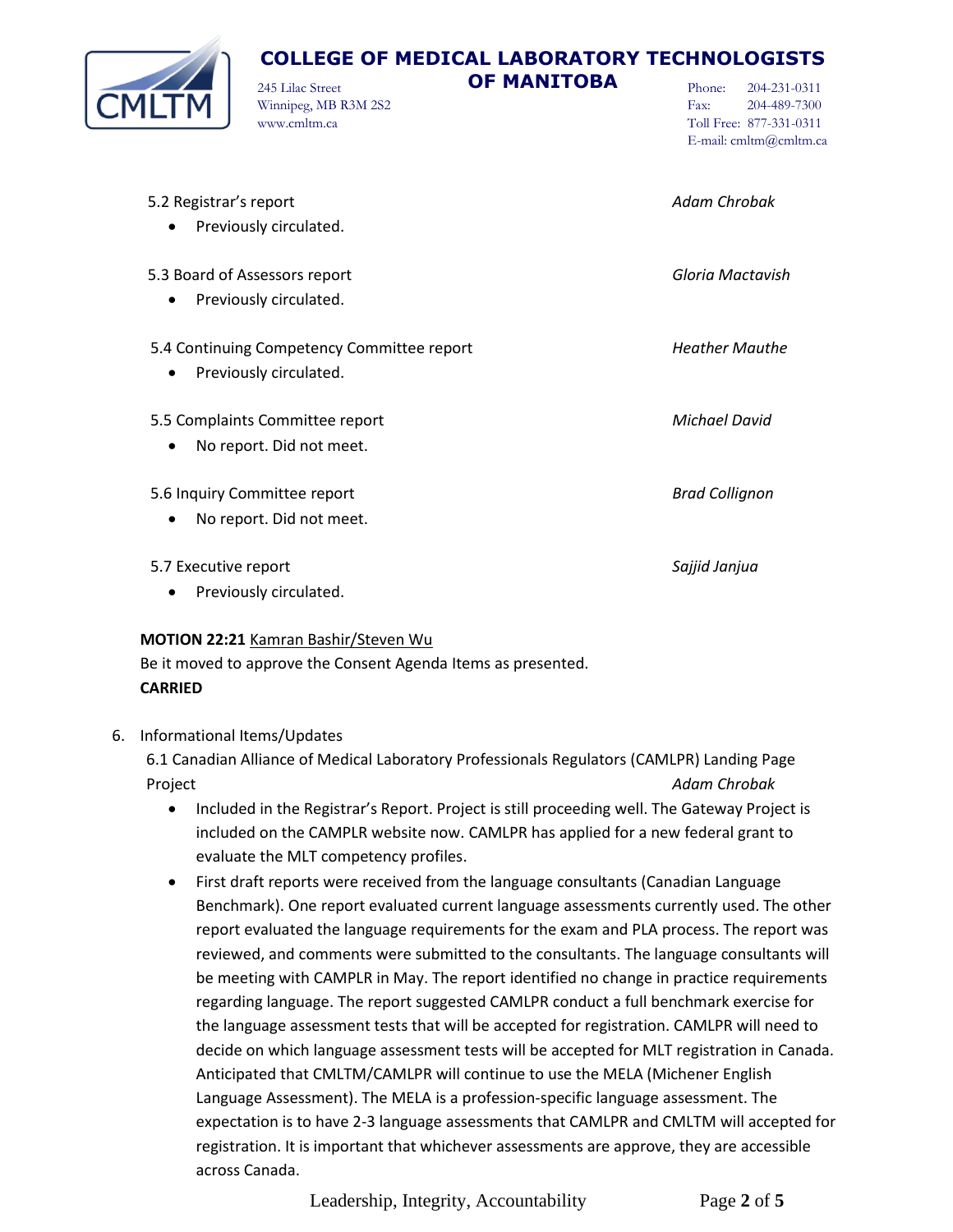

Winnipeg, MB R3M 2S2 www.cmltm.ca

#### 245 Lilac Street **OF MANITOBA**

Phone: 204-231-0311 Fax: 204-489-7300 Toll Free: 877-331-0311 E-mail: cmltm@cmltm.ca

#### 6.2 RHPA Regulation Review *Adam Chrobak*

- No change. Still working on it.
- 6.3 Substantive Equivalence Policy *Adam Chrobak*
	- There is pressure from government and employers in several provinces to recruit nontraditional MLT educated professionals to work in the labs. It is important that there is some sort of practice oversight of these individuals.
	- The Registrar, Adam Chrobak, and the Deputy Registrar, Tricia VanDenakker, have been meeting with Shared Health to discuss. Once details are agreed on with Shared Health, the BOA will update the substantive equivalence policy, BOA-15.

*Brad Collignon joined the meeting at 1009hrs.*

- 7. Business Requiring Action
	- 7.1 Approve/Confirmation 2022 Spring Newsletter *Sajjid Janjua*

#### **MOTION 22:18 (Survey Monkey)** Rajinder Pal Bhullar/Amina Khizar

Be it moved to approve the Spring 2022 CMLTM Newsletter as presented. **CARRIED**

| 7.2 Approve Complaints Committee Chair | Sajjid Janjua |
|----------------------------------------|---------------|
|                                        |               |

#### **MOTION 22:22** Matthew Bueno de Mesquita/Kamran Bashir

Be it moved to appoint Maria Bobiles as Chair of the Complaints Committee effectively immediately. **CARRIED**

7.3 Appoint New Council Members *Sajjid Janjua*

• Council needs to focus on the importance of the Nomination Committee. There is a perceived conflict of interest for the CMLTM Staff to recruit new members to Council/Committees. Council needs to set up meetings to talk to registrants about being on Council and sitting on Committees. This is also listed as a priority on the Strategic Planning Worksheet.

#### **MOTION 22:23** Kamran Bashir/Steven Wu

Be it moved to appoint Patrick Levesque (Division 1) and Kristy Peadson (Division 2) to Council effective immediately for the remainder of the terms. **CARRIED**

7.4 Policy Review, TOR-5, PR-6, GP-4, RC-RR-5, GP-25 *Sajjid Janjua*

- TOR-5 to be referred to the Nominations Committee for review.
	- o Steven Wu to join the Nominations Committee to provide his experience with

Leadership, Integrity, Accountability Page **3** of **5**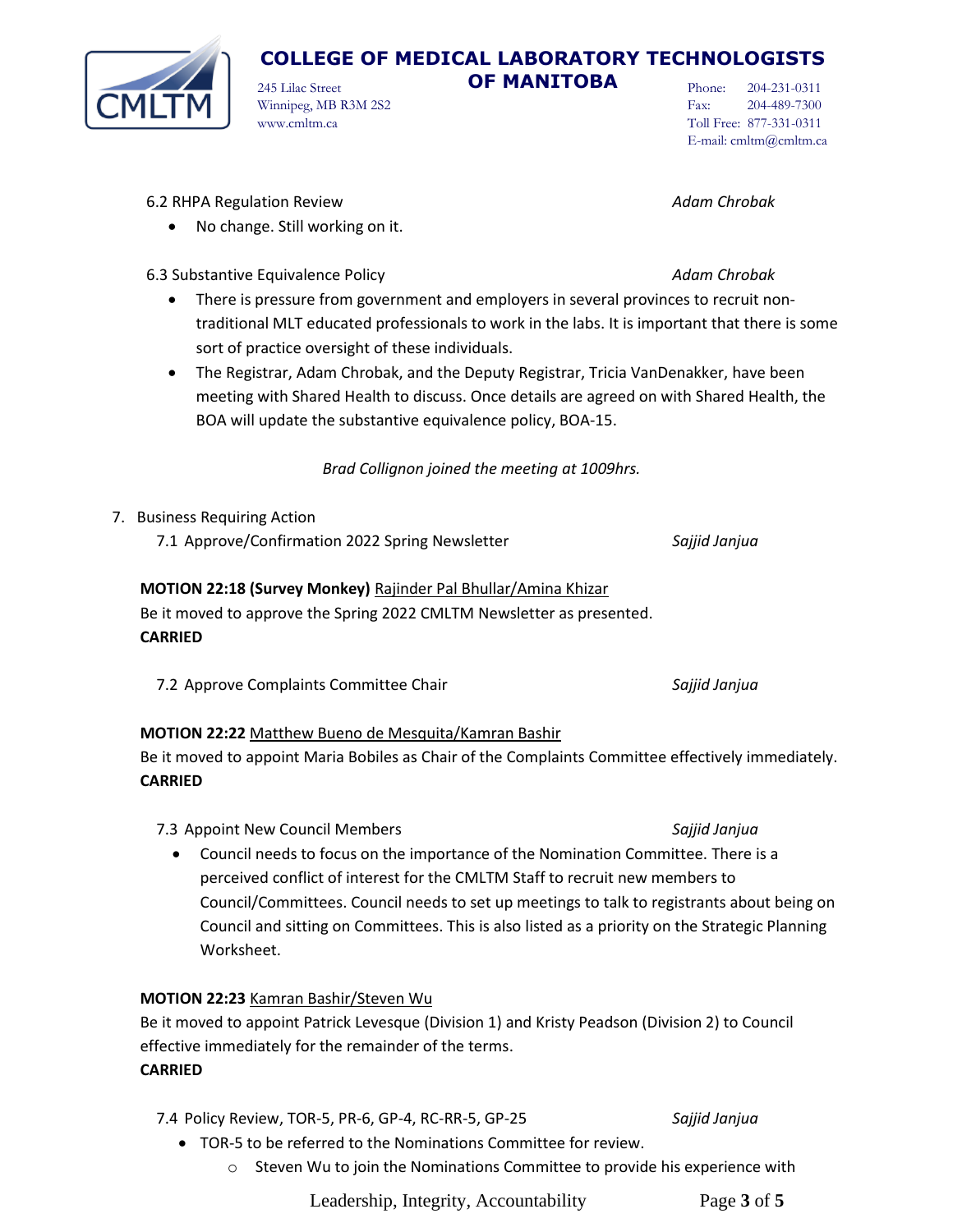

Winnipeg, MB R3M 2S2 www.cmltm.ca

245 Lilac Street **OF MANITOBA**

Phone: 204-231-0311 Fax: 204-489-7300 Toll Free: 877-331-0311 E-mail: cmltm@cmltm.ca

similar committees, though he does not interact with MLTs to be able to recruit them.

**MOTION 22:24** Rajinder Pal Bhullar/Matthew Bueno de Mesquita Be it moved to approve policy PR-6 as presented. **CARRIED**

**MOTION 22:25** Matthew Bueno de Mesquita/Kamran Bashir Be it moved to approve policy RC-RR-5 as presented. **CARRIED**

**MOTION 22:26** Kamran Bashir/Matthew Bueno de Mesquita Be it moved to approve policy GP-4 as presented. **CARRIED**

**MOTION 22:27** Cynthia Rempel Patrick/Kamran Bashir Be it moved to approve policy GP-25 as presented. **CARRIED**

7.5 2021 Council Performance Evaluation *Sajjid Janjua*

- Executive Committee asked the Registrar, Adam Chrobak, to bring the performance evaluation for presentation. Executive Committee reviewed it prior to bringing to Council. Walked through the points of concern and will reflect on that.
- The Registrar, Adam Chrobak, and the Deputy Registrar, Tricia VanDenakker, will look for trends and report back to the Executive Committee.

*Council went into camera at 1122hrs.*

*Cynthia Rempel Patrick and Kamran Bashir excused themselves from the meeting. Council went out of camera at 1219hrs.*

7.6 Registrar/CEO Performance Evaluation *Sajjid Janjua*

# **MOTION 22:28** Matthew Bueno de Mesquita/Rajinder Pal Bhullar

Be it moved to increase the salary of the CEO/Registrar, Adam Chrobak, by 5% retroactive to the anniversary date of January 25, 2022. **CARRIED**

# *Rajinder Pal Bhullar excused himself from the meeting.*

### 8 Future Priorities

8.1 2022 Financial Auditor *Adam Chrobak*

• The Registrar, Adam Chrobak, will be issuing an RFP for the 2022 financial audit.

Leadership, Integrity, Accountability Page **4** of **5**